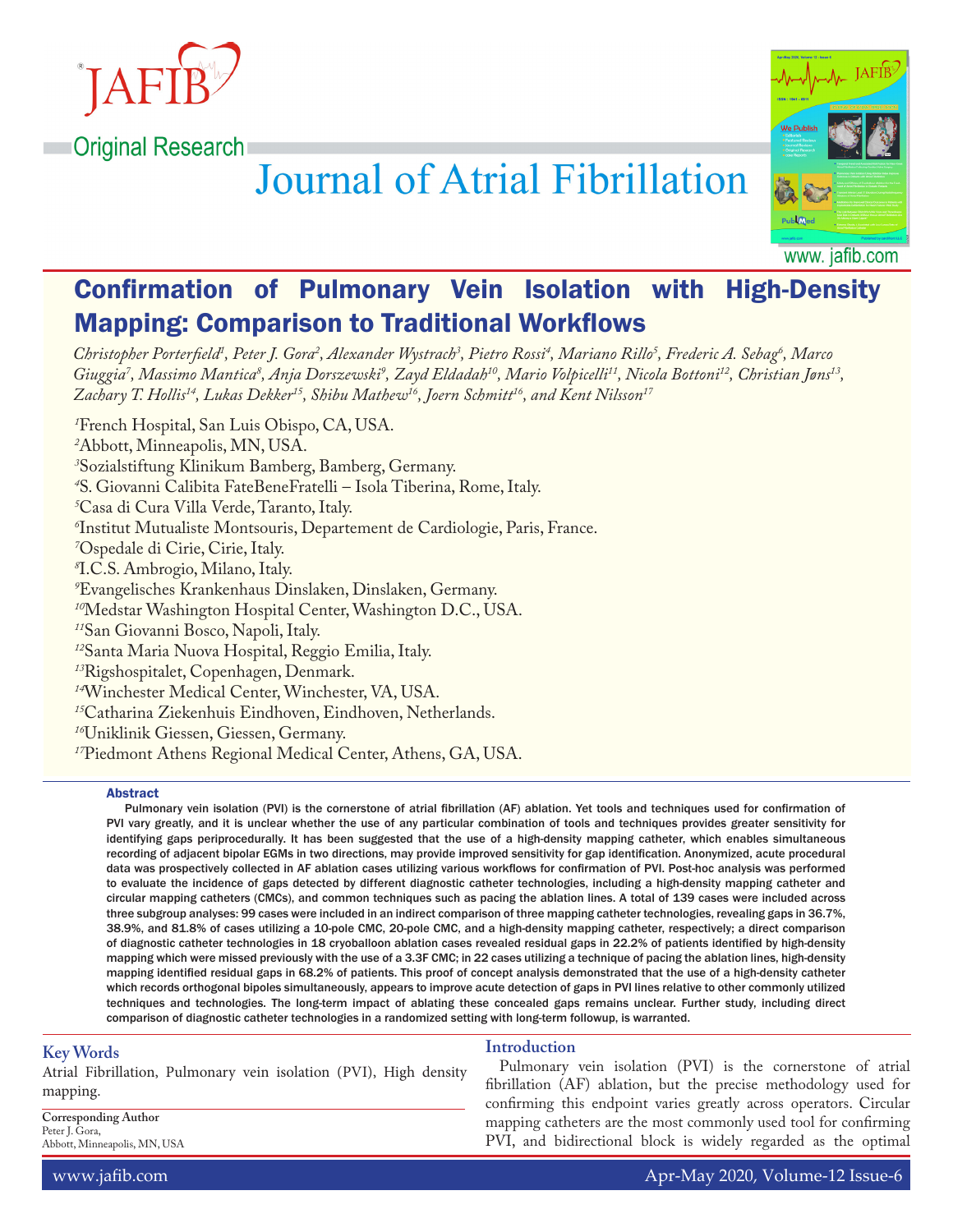# 2 Journal of Atrial Fibrillation **Community** Community Community Community Community Community Community Community

endpoint. Assessment of entrance block is relatively simple, but confirmation of exit block presents technical challenges, requiring confirmation of local capture within the pulmonary vein while avoiding locations which result in far-field superior vena cava or left atrial appendage capture<sup>[1-3]</sup>. These technical challenges may make it difficult to obtain objective confirmation of bidirectional block in all patients.

In an effort to augment the assessment of durable PVI, some have advocated for protocols incorporating waiting periods, adenosine, and/or isoproterenol. While dormant conduction can be unmasked using these techniques, randomized trials have provided conflicting results in terms of long-term efficacy<sup>[4-6]</sup>. Additional techniques have been proposed, including pacing the ablation lines around the pulmonary veins to confirm loss of pace capture. Results of these studies appear promising, but procedural efficiency may be sacrificed<sup>[7, 8]</sup>. Cryoballoon ablation was later introduced as a simplified method for creating continuous lesions. This methodology has its own limitations however, such as the uniform delivery cryoablation therapy around segments of the pulmonary veins which have varying myocardial thickness. Confirmation of PVI in these cases is commonly achieved using a circular mapping catheter which is subject to the same limitations previously identified.

A limitation common to all bipolar electrogram recordings is directional sensitivity: larger amplitudes are recorded when the wavefront is propagating parallel to the electrode pair compared to when propagation is perpendicular to the electrode pair. This limitation of standard bipoles may be important when assessing pulmonary vein isolation, considering that previous study has demonstrated longitudinal, circumferential, and oblique myocardial fiber entry into the pulmonary veins<sup>[10]</sup>. Standard diagnostic catheters often incorporate bipoles arranged in a single plane, which could fail to identify activation entering the veins at an angle oblique or perpendicular to those bipoles. The Advisor™ HD Grid Mapping Catheter (HD Grid) (Abbott, Minneapolis, MN) is a high-density mapping catheter which uniquely enables sampling of bipolar electrograms in two directions, simultaneously (Figure 1). It has



Figure 1: Advisor HD Grid Mapping Catheter, Sensor Enabled (left) and an example HD Wave Solution configuration which records bipolar electrograms in two directions, simultaneously (right).

Table 1: Waiting period utilization and duration distribution across the three groups included in the circular mapping catheter analysis. While 12 out of the 30 (40%) cases in the CMC10 group reported utilization of a 30 minute waiting period, 35 out of 36 (97.2%) cases in CMC 20 group and 29 out of 33 (87.9%) cases in the HD Grid group did not utilize a waiting period as part of the PVI confirmation method.

| <b>Waiting Period</b><br>Duration (min) | <b>CMC10</b><br>$(n = 30)$ | CMC <sub>20</sub><br>$(n = 36)$ | <b>HD Grid</b><br>$(n = 33)$ |
|-----------------------------------------|----------------------------|---------------------------------|------------------------------|
| 0 (no waiting period)                   | $3.3\% (1/30)$             | 97.2% (35/36)                   | 87.9% (29/33)                |
| 5                                       | 26.7% (8/30)               | $0.0\% (0/36)$                  | $3.0\% (1/33)$               |
| 15                                      | 16.7% (5/30)               | $0.0\% (0/36)$                  | $6.1\% (2/33)$               |
| 20                                      | $6.7\% (2/30)$             | $2.8\%$ (1/36)                  | $0.0\%$ (0/33)               |
| 30                                      | 40.0% (12/30)              | $0.0\% (0/36)$                  | $3.0\% (1/33)$               |
| <b>NR</b>                               | $6.7\% (2/30)$             | $0.0\%$ (0/36)                  | $0.0\%$ (0/33)               |

**Incidence & Location of Gaps** 



Figure 2: catheter technologies (percentage of total gaps detected by each technology). HD Grid identified significantly more gaps than the other two technologies ( $p = 0.015$ ), identifying an average of 49.0% and 139.1% more gaps per patient than CMC20 and CMC10, respectively (HD Grid: 2.15/patient; CMC20: 1.44/ patient; CMC10: 0.9/patient).

been suggested that this may enable detection of local electrograms which could be missed by other technologies<sup>[11]</sup>. We sought to collate multicenter data enabling a comparative assessment of sensitivity to PVI gap detection between this high-density mapping catheter and other diagnostic catheter technologies.

# **Methods**

# Data Collection

Anonymized, acute procedural data were prospectively collected in atrial fibrillation ablation cases performed from May – October 2019, at 24 centers in the United States and Europe. All procedures were conducted per the operator's standard of care. Data was selfreported using a standardized case report form.

#### Analysis

The primary outcome of each post-hoc analysis was the incidence and location of gaps detected by various pulmonary vein isolation confirmation techniques and diagnostic catheter technologies. Criteria for confirming presence of a gap were left to the discresion of the operator. Included was an indirect comparison of HD Grid to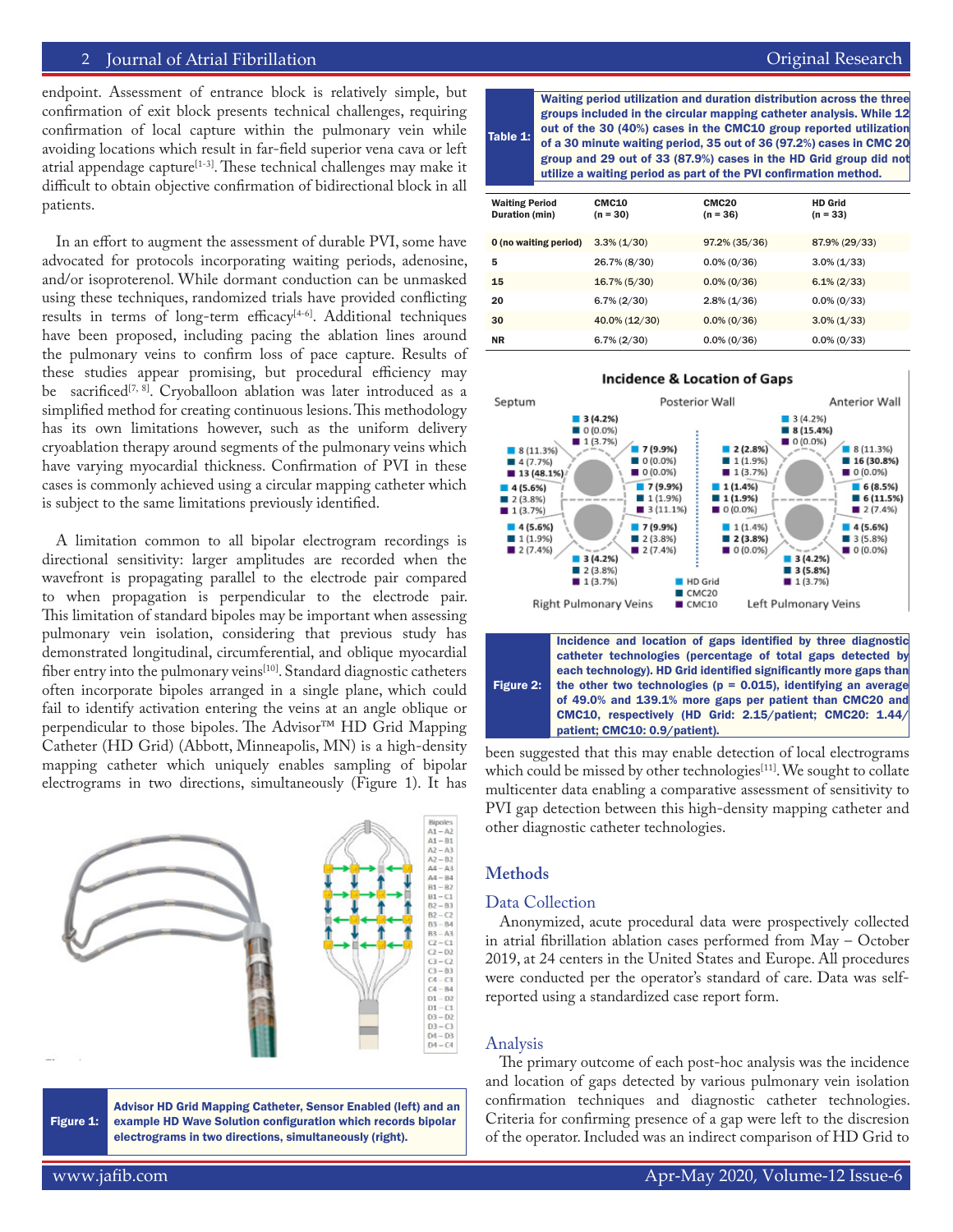# 3 Journal of Atrial Fibrillation **State Across 2018** Service Contract Contract Research **Contract Research** Featured Research **Contract Research** Featured Research **Featured Research** Service Contract Research **Featured Re**



| <b>Ablation Catheter</b> | <b>CMC10</b>   | CMC <sub>20</sub> | <b>HD Grid</b>    |
|--------------------------|----------------|-------------------|-------------------|
|                          |                |                   |                   |
| <b>TactiCath SE</b>      | 40.0% (12/30)  | 100.0% (36/36)    | $100.0\%$ (33/33) |
| <b>TactiCath Ouartz</b>  | 56.7% (17/30)  | $0.0\%$ (0/36)    | $0.0\%$ (0/33)    |
| <b>Other</b>             | $3.3\% (1/30)$ | $0.0\%$ (0/36)    | $0.0\%$ (0/33)    |



Figure 3: Incidence and location of residual gaps (across all cryoablation patients in which gaps were recorded) identified by Advisor HD Grid, which were not identified by the Achieve. The Achieve catheter was used to confirm isolation after cryoablation followed by the use of the HD Grid to reconfirm isolation. The HD Grid identified a total of 12 gaps in 4 (22.2%) patients, which were missed by the Achieve catheter. All except for one gap were in the right pulmonary veins. The majority of the gaps identified in the right pulmonary veins were located in the inferior regions.

circular mapping catheters (Circular Mapping Catheters), a direct comparison of HD Grid to the Achieve maping catheter (Medtronic, Minneapolis, MN) post-cryoballoon ablation (Cryoballoon Ablation), and a direct comparison of HD Grid to a technique of pacing the ablation lines (Loss of Pace Capture). The EnSite Precision Cardiac Mapping System (Abbott, Minneapolis, MN) was utilized in cases which included 3D mapping. Cases meeting the criteria for each group were selected for inclusion.

#### Circular Mapping Catheters

De novo atrial fibrillation radiofrequency (RF) ablation procedures utilizing a 10-pole circular mapping catheter (CMC10), 20-pole circular mapping catheter (CMC20), and HD Grid were selected for analysis. PVI confirmation techniques, along with the incidence and location of gaps, were recorded. The proportion of patients in which each technology identified a gap was quantified along with the average number of gaps identified per patient.

#### Cryoballoon Ablation

Atrial fibrillation cryoablation procedures in which isolation was confirmed with the Achieve mapping catheter followed by secondary confirmation with the HD Grid, were selected for analysis. The Table 3: Ablation power utilization across the three groups included in the circular mapping catheter analysis.

| <b>Ablation Power</b>                             | <b>CMC10</b>     | CMC <sub>20</sub> | <b>HD Grid</b>   |  |  |
|---------------------------------------------------|------------------|-------------------|------------------|--|--|
|                                                   |                  |                   |                  |  |  |
| <b>Anterior/Roof Pulmonary Vein Segments</b>      |                  |                   |                  |  |  |
| 30W                                               | 73.3% (22/30)    | $0.0\%$ (0/36)    | $12.1\%$ (4/33)  |  |  |
| 35W                                               | $10.0\%$ (3/30)  | $11.1\% (4/36)$   | $21.2\%$ (7/33)  |  |  |
| 40W                                               | $0.0\%$ (0/30)   | $30.6\% (11/36)$  | $3.0\% (1/33)$   |  |  |
| 45W                                               | $0.0\%$ (0/30)   | $16.7\%$ (6/36)   | 54.5% (18/33)    |  |  |
| <b>50W</b>                                        | 16.7% (5/30)     | 41.7% (15/36)     | $9.1\%$ (3/33)   |  |  |
| <b>Posterior/Inferior Pulmonary Vein Segments</b> |                  |                   |                  |  |  |
| <b>25W</b>                                        | 50.0% (15/30)    | $0.0\%$ (0/36)    | $6.1\% (2/33)$   |  |  |
| 30W                                               | $33.3\% (10/30)$ | $11.1\%$ (4/36)   | $27.3\%$ (9/33)  |  |  |
| 35W                                               | $0.0\%$ (0/30)   | $30.6\% (11/36)$  | $21.2\%$ (7/33)  |  |  |
| 45W                                               | $0.0\%$ (0/30)   | $16.7\%$ (6/36)   | $36.4\% (12/33)$ |  |  |
| <b>50W</b>                                        | $16.7\%$ (5/30)  | 41.7% (15/36)     | $9.1\%$ (3/33)   |  |  |



incidence and location of residual gaps identified by the HD Grid was quantified.

#### Loss of Pace Capture

Atrial fibrillation RF ablation procedures in which isolation was confirmed using a technique of pacing the ablation lines followed by secondary confirmation with the HD Grid, were selected for analysis. The incidence and location of residual gaps identified by the HD Grid was quantified.

#### **Statistical Analysis**

Post-hoc statistical analysis was performed. Categorical variables are expressed as counts and percentages. Difference between the groups were tested for statistical significance by one-way ANOVA or two sample t-test. A two tailed p value less than 0.05 was considered statistically significant.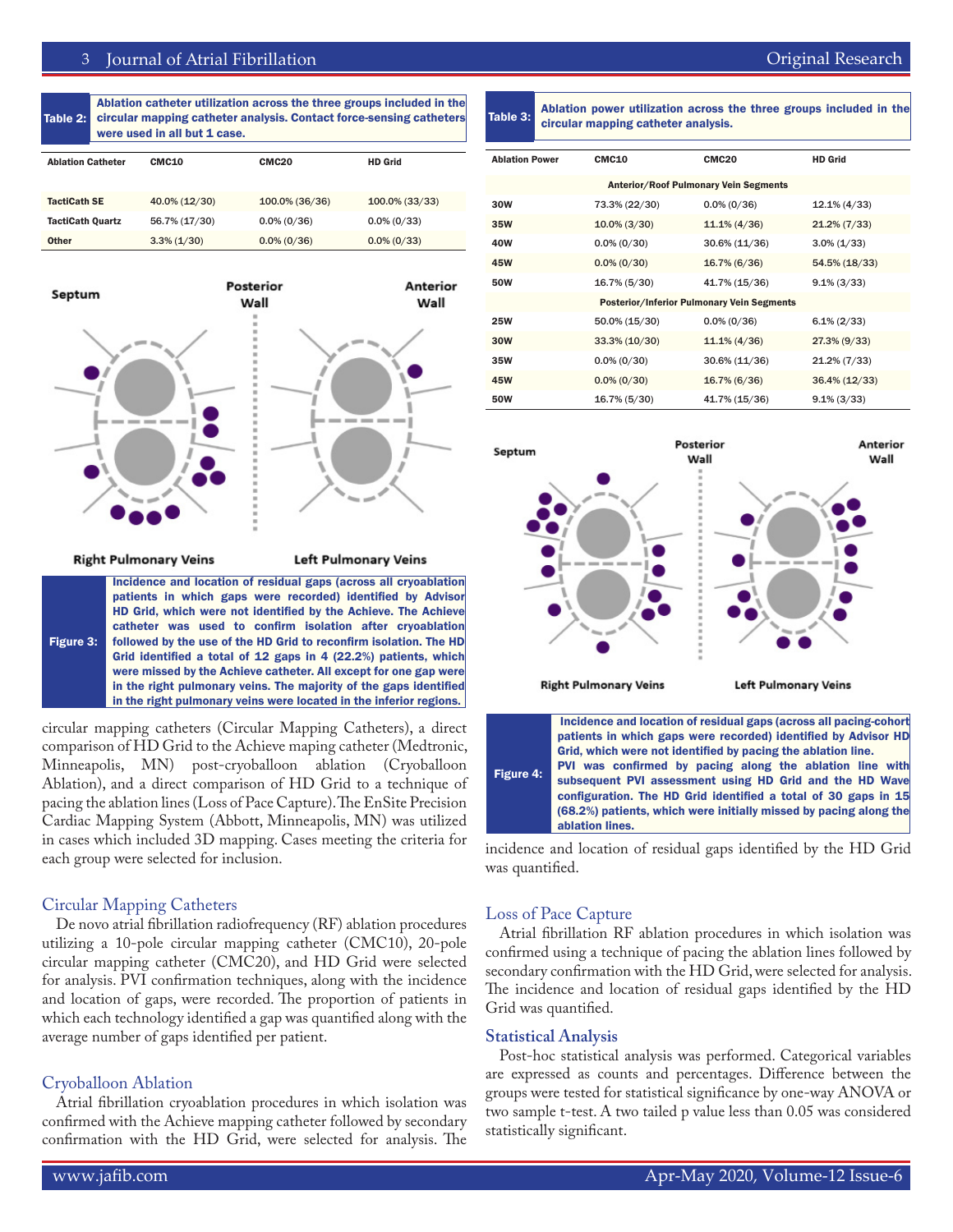#### **Results**

Data was collected in a total of 198 atrial fibrillation ablation cases, 50.5% of which were contributed by operators in Europe. A total of 139 cases met the inclusion criteria for one of the three analyses.

#### Circular Mapping Catheters

A total of 99 cases met the inclusion criteria. PVI was confirmed via entrance and/or exit block in all cases. CMC10 was utilized in 30 cases (66.7% PAF; 33.3% PersAF), CMC20 in 36 (38.9% PAF; 61.1% PersAF), and HD Grid in 33 (69.7% PAF; 27.3% PersAF; 3.0% LsPersAF). Average age was 62.8 ± 12.1, 68.3 ± 10.9, and 65.1 ± 8.7 years in the CMC10, CMC20, and HD Grid groups, respectively. Use of adenosine varied across groups (CMC10: 6.7%; CMC20: 86.1%; HD Grid: 41.7%, p<0.05), as did application of a waiting period ranging from 5-30 minutes (CMC10: 96.7%; CMC20: 2.8%; HD Grid: 11.1%, p<0.05); Table 1 shows the distribution of waiting period duration across the three groups. The ablation catheters and power settings used in each group are identified in Tables 2 and 3. Gaps were identified in in 36.7%, 38.9%, and 81.8% of cases using CMC10, CMC20, and HD Grid, respectively. HD Grid identified significantly more gaps than the other two technologies ( $p = 0.015$ ), identifying an average of 49.0% and 139.1% more gaps per patient than CMC20 and CMC10, respectively (Average number of gaps per patient - HD Grid: 2.15/patient; CMC20: 1.44/patient; CMC10: 0.9/patient). The location and incidence of gaps identified by each technology is shown in Figure 2.

#### Cryoballoon Ablation

A total of 18 cases met the inclusion criteria. De novo and repeat ablations represented 77.8% and 22.2% of cases, respectively. 3D mapping was employed in 94.4% of cases. A left common pulmonary vein was present and ablated in 11.1% (2/18). The 28mm cryoballoon was utilized in all cases, with a single case using both a 23mm and 28mm cryoballoon. The 3.3F CMC was used to confirm isolation in all cases using a variety of techniques: voltage mapping (72.2%), exit block (44.4%), entrance block (38.9%), propagation mapping (5.6%), and activation mapping (5.6%); note: total exceeds 100% as more than one technique may be employed in a single case. The HD Grid identified a total of 12 gaps in 4 (22.2%) patients, which were missed by the 3.3F CMC. All except for one gap were in the right pulmonary veins. The majority of the gaps identified in the right pulmonary veins were located in the inferior regions (Figure 3). No adenosine or isoproterenol use was documented in any case.

#### Loss of Pace Capture

A total of 22 cases met the inclusion criteria. De novo and repeat ablations represented 72.7% and 22.7% of cases, respectively (4.5% not reported). PVI was confirmed by pacing along the ablation line with an average output of  $8.8 \pm 1.9 \text{mA}$  and pulse width of  $2.2 \pm 0.7 \text{ms}$ (10mA at 2ms was utilized in 59.1%). Subsequent PVI assessment was performed with HD Grid. PVI confirmation techniques with HD Grid included exit block confirmation (90.9%), voltage mapping (59.1%), loss of pace capture along ablation lines (40.9%), entrance block confirmation (18.2%), and activation mapping (4.5%); note: total exceeds 100% as more than one technique may be employed in a single case. The HD Grid identified a total of 30 gaps in 15 (68.2%)

patients, which were initially missed by pacing along the ablation lines. Gaps were quite evenly distributed around the left and right pulmonary veins (Figure 4). No adenosine or isoproterenol use was documented in any case.

#### **Discussion**

Acute procedural endpoints which provide objective and consistent assessment of durable pulmonary vein isolation have been elusive. This could be the result of insufficient sensitivity of commonly used diagnostic tools and techniques for the acute detection of gaps in these lesion sets. The results presented in this proof of concept analysis suggest that sensitivity for gap detection is indeed highly variable when comparing multiple common workflows for PVI confirmation.

One early study compared the resolution of PV potentials recorded by a 20-pole CMC (1mm bipole spacing) to those recorded by the same catheter with bipoles configured to mimic a 10-pole CMC (6mm bipole spacing)<sup>[12]</sup>. The 20-pole configuration recorded PV potentials with higher amplitude and greater detail as demonstrated by an increase in observed fractionation. Improved EGM resolution has also been identified in studies evaluating high-density mapping catheters[13-15]. Considering these previous findings, it is no surprise that more gaps were identified in cases utilizing catheters with increasing electrode number and decreasing bipole spacing. Interestingly, this trend existed despite scarce application of waiting periods in the CMC20 and HD Grid groups while waiting periods were applied quite uniformly in the CMC10 group, with 70.0% applying a waiting period of 15 minutes or more. Increasing waiting time should improve detection of gaps yet in this case, it appears the impact of diagnostic catheter technology outweighed the potential impact of waiting periods.

Perhaps less apparent is the cause of the difference in gap incidence observed with HD Grid and 20-pole CMCs, which have a similar number of electrodes and bipole spacing (Figure 2). One explanation could be the effect of wavefront direction on the amplitude of bipolar EGMs, with larger amplitudes recorded when the wavefront is propagating parallel to the electrode pair compared to when propagation is perpendicular to the electrode pair. This directional sensitivity has been well documented clinically<sup>[11, 13, 16-21]</sup>. By recording bipolar electrograms in two directions simultaneously, HD Grid could enable better discrimination of local electrograms suggesting the presence of a gap. Another possible explanation could be the relative location at which electrograms are sampled. Circular mapping catheters tend to be positioned more distally in the vein, potentially missing shorter fibers in the antral portion of the vein which may be identified when the HD Grid is used in a manner that samples closer to the ablation line. While the underlying mechanism is not completely understood, the indirect comparison presented here demonstrates a strong trend suggestive of improved gap detection with the HD Grid. Results from direct comparison of HD Grid to the Achieve mapping catheter post-cryoablation appear to validate the hypothesis that HD Grid improves gap detection. Residual gaps were identified in approximately 20% of patients with the HD Grid after isolation had been confirmed using the Achieve, with the majority of the gaps identified around the right inferior pulmonary veins (Figure 3).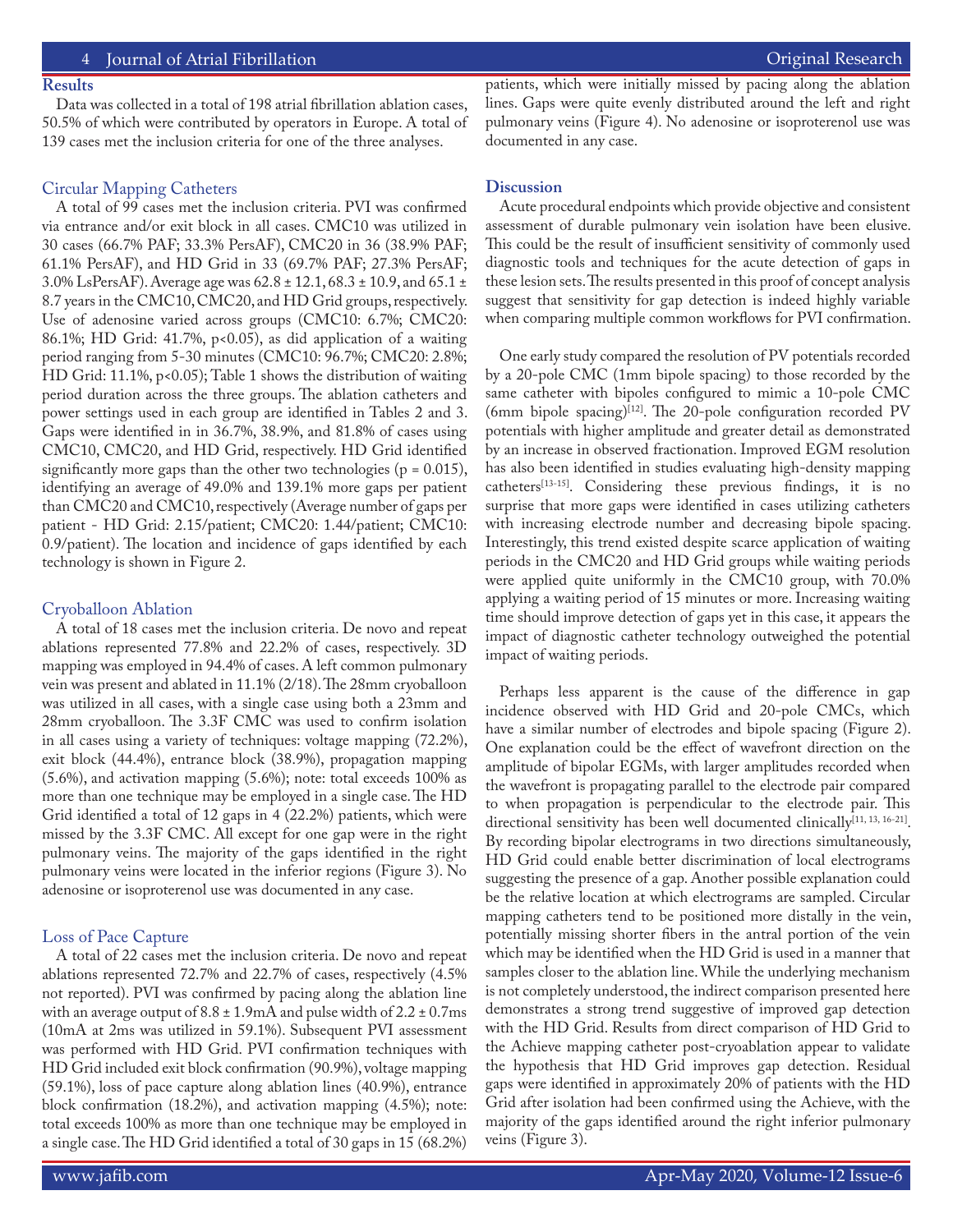# 5 Journal of Atrial Fibrillation **Community** Community Community Community Community Community Community Community

A technique of pacing the ablation lines around the pulmonary veins, confirming loss of pace capture, has also been suggested to improve PVI durability. Previous trials have demonstrated PVI rates, as confirmed by electrograms on the circular mapping catheter, of 95-97% following loss of pace capture along the ablation lines<sup>[7, 8]</sup>. Further, randomized trials have demonstrated significantly improved long-term outcomes when this technique is used as an adjunct to bidirectional block confirmed by a circular mapping catheter<sup>[8, 22]</sup>. Our results build on this work by establishing a direct comparison to a contemporary, high-density mapping catheter. While the sample size is small, the rate of residual gaps detected by HD Grid after confirming isolation by pacing suggests that this technique, used in isolation, may not be sufficient for confirmation of PVI (Figure 4).

Limitations across all of these analyses include the relatively small sample sizes and observational nature of the data collection (i.e., ablation technique, PVI confirmation technique, etc. likely varied between operators and there was no minimum operator experience criteria for participation). Criteria for confirmation of gaps were not standardized, instead being left to the discretion of the operator. Considering specifically the indirect comparison (Circular Mapping Catheters), results could be impacted by factors such as the operator, ablation technique, PVI confirmation technique, patient demographics (e.g., left atrial diameter or  $CHA_2DS_2$ -VASc), etc. It must also be noted that direct comparisons consistently assessed PVI with the HD Grid after confirming isolation with other techniques.

Despite these limitations, the results suggest that as new diagnostic catheter technologies are introduced, it would be prudent to reassess even routine aspects of atrial fibrillation ablation, such as confirmation of PVI. Additional study is warranted, and randomized trials will be necessary to validate the clinical value provided by these technologies.

#### **Conclusion**

Diagnostic catheter technology continues to evolve rapidly, but studies investigating the impact that these technologies may have in assessing durable PVI remain scarce. Use of the HD Grid catheter appears to improve acute detection of gaps in PVI lines relative to other commonly utilized technologies. The impact that ablation of these concealed gaps may have on long-term clinical outcomes remains unknown. Further study, including direct comparison of diagnostic catheter technologies in a randomized setting, is warranted.

#### **References**

- 1. Gerstenfeld EP, Dixit S, Callans D, Rho R, Rajawat Y, Zado E and Marchlinski FE. Utility of Exit Block for Identifying Electrical Isolation of the Pulmonary Veins. Journal of Cardiovascular Electrophysiology. 2002;13:971-979.
- 2. Vijayaraman P, Dandamudi G, Naperkowski A, Oren J, Storm R and Ellenbogen KA. Assessment of exit block following pulmonary vein isolation: Far-field capture masquerading as entrance without exit block. Heart Rhythm. 2012;9:1653-1659.
- 3. Vroomen M, La Meir M, Crijns HJ and Pison L. Absence of exit block due to direct capture of the left atrial appendage: A visual confirmation. HeartRhythm Case Reports. 2016;2:268-269.
- 4. Yamane T, Matsuo S, Date T, Lellouche N, Hioki M, Narui R, Ito K, Tanigawa S-i, Yamashita S, Tokuda M, Yoshida H, Inada K, Shibayama K, Miyanaga S, Miyazaki H, Abe K, Sugimoto K-i and Yoshimura M. Repeated Provocation of

Time- and ATP-Induced Early Pulmonary Vein Reconnections After Pulmonary Vein Isolation. Circulation: Arrhythmia and Electrophysiology. 2011;4:601-608. 5. Macle L, Khairy P, Weerasooriya R, Novak P, Verma A, Willems S, Arentz T, Deisenhofer I, Veenhuyzen G, Scavée C, Jaïs P, Puererfellner H, Levesque S, Andrade JG, Rivard L, Guerra PG, Dubuc M, Thibault B, Talajic M, Roy D and Nattel S. Adenosine-guided pulmonary vein isolation for the treatment of paroxysmal atrial fibrillation: an international, multicentre, randomised superiority

trial. The Lancet. 2015;386:672-679.

European Heart Journal. 2015;36:3276-3287.

7. Steven D, Reddy VY, Inada K, Roberts-Thomson KC, Seiler J, Stevenson WG and Michaud GF. Loss of pace capture on the ablation line: A new marker for complete radiofrequency lesions to achieve pulmonary vein isolation. Heart Rhythm. 2010;7:323-330.

6. Kobori A, Shizuta S, Inoue K, Kaitani K, Morimoto T, Nakazawa Y, Ozawa T, Kurotobi T, Morishima I, Miura F, Watanabe T, Masuda M, Naito M, Fujimoto H, Nishida T, Furukawa Y, Shirayama T, Tanaka M, Okajima K, Yao T, Egami Y, Satomi K, Noda T, Miyamoto K, Haruna T, Kawaji T, Yoshizawa T, Toyota T, Yahata M, Nakai K, Sugiyama H, Higashi Y, Ito M, Horie M, Kusano KF, Shimizu W, Kamakura S, Kimura T and Investigators tU-AT. Adenosine triphosphate-

- 8. 8. Steven D, Sultan A, Reddy V, Luker J, Altenburg M, Hoffmann B, Rostock T, Servatius H, Stevenson WG, Willems S and Michaud GF. Benefit of Pulmonary Vein Isolation Guided by Loss of Pace Capture on the Ablation Line: Results From a Prospective 2-Center Randomized Trial. Journal of the American College of Cardiology. 2013;62:44-50.
- 9. Anter E and Josephson ME. Bipolar voltage amplitude: What does it really mean? Heart Rhythm. 2016;13:326-7.
- 10. Pashakhanloo F, Herzka DA, Ashikaga H, Mori S, Gai N, Bluemke DA, Trayanova NA and McVeigh ER. Myofiber architecture of the human atria as revealed by submillimeter diffusion tensor imaging. Circulation: arrhythmia and electrophysiology. 2016;9:e004133.
- 11. Yeo C, Tan VH and Wong KCK. Pulmonary vein reconnection mapping with Advisor HD Grid demonstrating local EGM which were not visible on Tacticath ablation catheter. Journal of Arrhythmia. 2019;35:152-154.
- 12. Hsu L-F, Jaïs P, Hocini M, Sanders P, Rotter M, Takahashi Y, Scavée C, Sacher F, Clémenty J and Haïssaguerre M. High-Density Circumferential Pulmonary Vein Mapping with a 20-Pole Expandable Circular Mapping Catheter. Pacing and Clinical Electrophysiology. 2005;28:S94-S98.
- 13. Masuda M, Asai M, Iida O, Okamoto S, Ishihara T, Nanto K, Kanda T, Tsujimura T, Matsuda Y, Okuno S, Hata Y and Mano T. Left atrial voltage mapping with a direction-independent grid catheter: Comparison with a conventional circular mapping catheter. Journal of Cardiovascular Electrophysiology. 2019;30:2834- 2840.
- 14. Tschabrunn CM, Roujol S, Dorman NC, Nezafat R, Josephson ME and Anter E. High-Resolution Mapping of Ventricular Scar-Comparison Between Single and Multielectrode Catheters. Circulation: Arrhythmia and Electrophysiology. 2016;9:e003841.
- 15. Masuda M, Asai M, Iida O, Okamoto S, Ishihara T, Nanto K, Kanda T, Tsujimura T, Matsuda Y, Okuno S, Tsuji A and Mano T. Comparison of electrogram waveforms between a multielectrode mapping catheter and a linear ablation catheter. Pacing and Clinical Electrophysiology. 2019;42:515-520.
- 16. Takigawa M, Relan J, Kitamura T, Martin CA, Kim S, Martin R, Cheniti G, Vlachos K, Massoullié G, Frontera A, Thompson N, Wolf M, Bourier F, Lam A, Duchateau J, Pambrun T, Denis A, Derval N, Pillois X, Magat J, Naulin J, Merle M, Collot F, Quesson B, Cochet H, Hocini M, Haïssaguerre M, Sacher F and Jaïs P. Impact of Spacing and Orientation on the Scar Threshold With a High-Density Grid Catheter. Circulation: Arrhythmia and Electrophysiology.